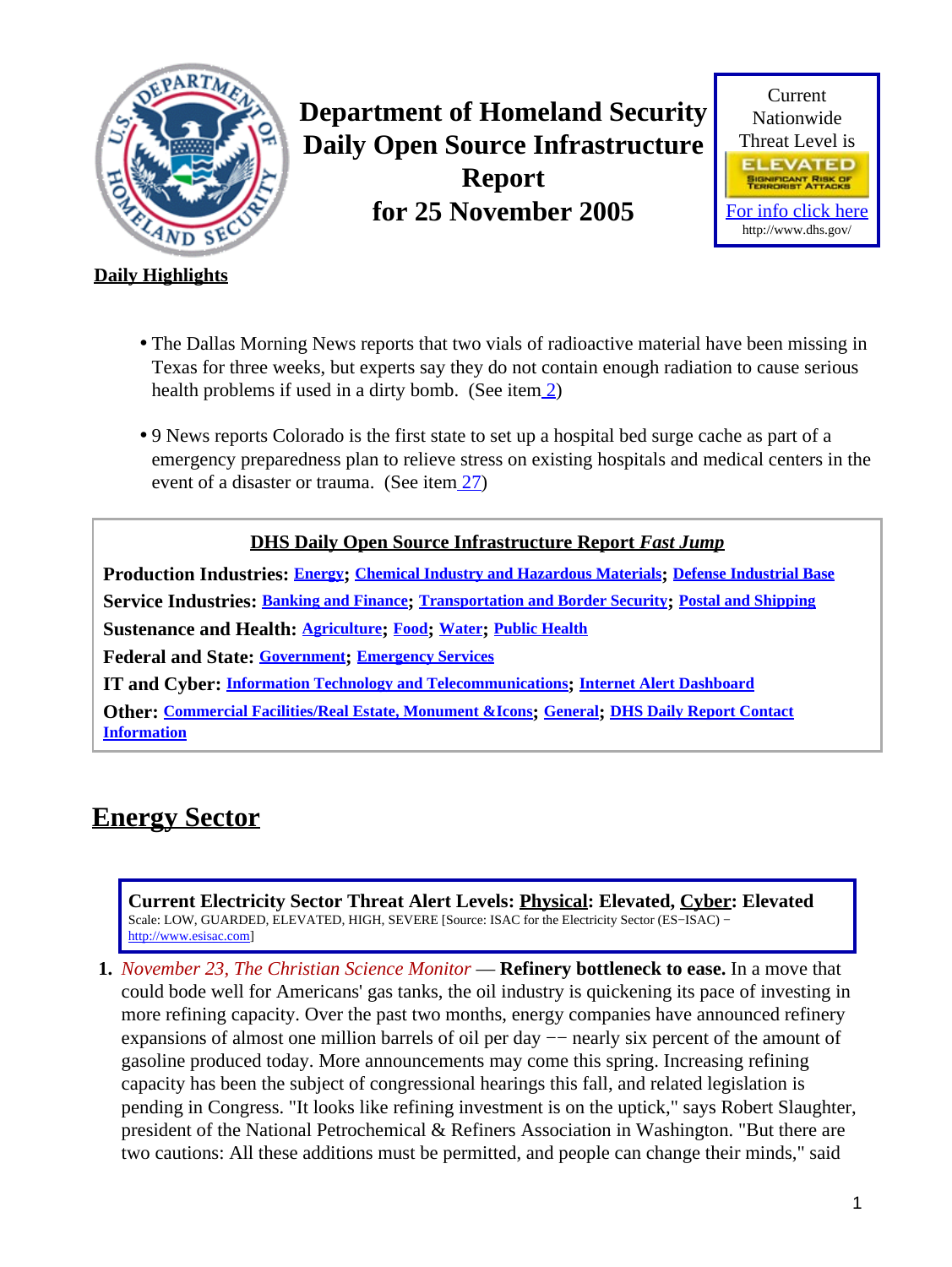Slaughter. Companies prefer expansions —− that is, adding more refining facilities —− instead of building new ones on different sites because it's faster and will probably not require new zoning. Overall, the new planned capacity is expected to come on line in three to five years. Source[: http://www.csmonitor.com/2005/1123/p01s03−usec.html](http://www.csmonitor.com/2005/1123/p01s03-usec.html)

### <span id="page-1-0"></span>**2.** *November 23, Dallas Morning News* — **Liquid missing, but threat of dirty bomb minimal.**

Two vials of radioactive material missing in Texas for three weeks do not contain enough radiation to cause serious health problems if used in a dirty bomb, experts say. "It plays into people's psychology," said Ivan Oelrich, a nuclear specialist with the Federation of American Scientists. There's no indication that the missing antimony−124 is in the hands of terrorists. However, no one knows who has it or where it might be despite searches by the FBI, the Department of Homeland Security and the National Nuclear Security Administration (NNSA), a semi−autonomous arm of the Department of Energy. The shipment originated in New Mexico and was destined for Texas. Antimony−124 is used as a tracer in oil and gas exploration. The missing vials, with a total of a quarter−cup of the liquid, were supposed to be packed inside heavy lead containers, which were then to be put in a sand−filled ammunition box. The box, in turn, was supposed to go into a 20−gallon metal drum that was then sealed for shipping. When the shipment arrived in Kilgore, TX, on November 3, the original outside seal on one drum was intact, but the drum was empty.

Source[: http://www.dallasnews.com/sharedcontent/dws/dn/latestnews/st](http://www.dallasnews.com/sharedcontent/dws/dn/latestnews/stories/DN-radioactive23_pro.ART0.North.Edition2.e9941d4.html) [ories/DN−radioactive23\\_pro.ART0.North.Edition2.e9941d4.html](http://www.dallasnews.com/sharedcontent/dws/dn/latestnews/stories/DN-radioactive23_pro.ART0.North.Edition2.e9941d4.html)

**3.** *November 23, Agence France−Presse* — **Activists break into grounds of Dutch nuclear power plant.** Two dozen Greenpeace activists broke into the grounds of a Dutch nuclear power plant located in Borssele, Netherlands, on Wednesday, November 23, to demonstrate that the facility is not secure and protest against plans to keep it open another quarter of a century. The Dutch security services arrested 11 protesters. In the coming weeks the Dutch government is set to decide on proposals to keep the plant open until 2033.

Source[: http://news.yahoo.com/s/afp/20051123/sc\\_afp/netherlandsenvir](http://news.yahoo.com/s/afp/20051123/sc_afp/netherlandsenvironment_051123163540) onment 051123163540

- **4.** *November 22, Associated Press* — **Demand for natural gas outpaces supply.** Progress is being made in restoring offshore natural gas facilities shut down by hurricanes, but gas prices will remain high as demand outpaces supply, the head of the Federal Energy Regulatory Commission (FERC) said Tuesday, November 22. Even with recovery of operations along the Gulf Coast, "I don't think they'll go back to the level they were a few years ago," said FERC chairman Joseph Kelliher. He said that shut−in, or halted gas production along the Gulf has gone from 54 percent of normal output three weeks ago to 32 percent, representing significant progress but also pointing to the remaining damage that has disrupted supplies and driven up heating fuel costs. Twenty percent of U.S. natural gas supply comes from the offshore Gulf. Source[: http://www.washingtonpost.com/wp−dyn/content/article/2005/11](http://www.washingtonpost.com/wp-dyn/content/article/2005/11/22/AR2005112201039.html) [/22/AR2005112201039.html](http://www.washingtonpost.com/wp-dyn/content/article/2005/11/22/AR2005112201039.html)
- **5.** *November 22, Nuclear Regulatory Commission* — **Nuclear Regulatory Commission looks at lessons learned from hurricanes.** The U.S. Nuclear Regulatory Commission (NRC) has created a task force to continue assessing the preparations for and response to the 2005 hurricane season by the NRC, affected states and licensees. The task force will focus especially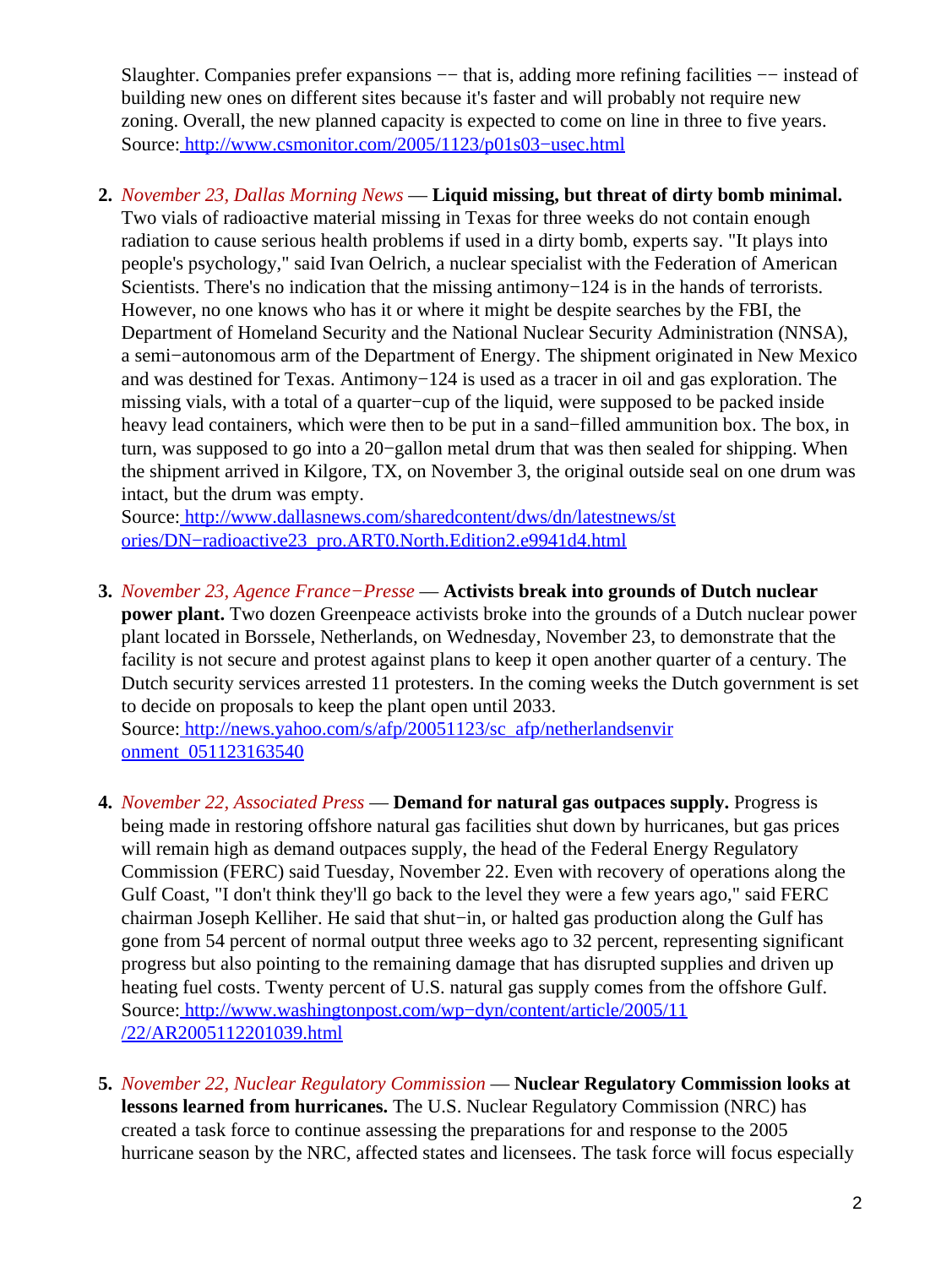on agency actions related to hurricanes Katrina and Rita and their effects on nuclear power plants in Louisiana and Florida. The task force will review the agency's actions to monitor the storms, interact with state officials and work with nuclear facility operators licensed by the NRC. Based on the review, the task force will make recommendations for improvements. The task force will also review actions related to radioactive material licensees in areas that could have been, or were, affected by the severe weather. As part of its mission, the task force will pay particular attention to the adequacy of primary and back−up communication systems linking the NRC, other government organizations and the licensees.

Source[: http://www.nrc.gov/reading−rm/doc−collections/news/2005/05−1 59.html](http://www.nrc.gov/reading-rm/doc-collections/news/2005/05-159.html)

#### [[Return to top](#page-0-1)]

# <span id="page-2-0"></span>**Chemical Industry and Hazardous Materials Sector**

**6.** *November 23, Associated Press* — **Tanker fire in Nation's capital closes parts of Interstate−95.** Traffic was snarled around the U.S. capital early Wednesday, November 23, after a tanker truck carrying 8,700 gallons of gasoline exploded on Interstate−95 on one of the busiest travel days of the year. The truck driver, Boyor Chew, was able to escape unharmed after he noticed one of his rear wheels burning as he headed south from Baltimore, MD, around 5 a.m. EST. Chew works for Ocean Petroleum in Newark, MD, and had filled his tanker earlier in the morning at the Port of Baltimore to deliver gasoline to a station in Silver Spring, MD. Flames shot high into the air for nearly two hours as firefighters let the fire burn itself out. Drivers stopped near the scene were told to get out and abandon their cars for fear of a larger explosion, but no injuries were reported. Metro buses were brought in to help transport holiday travelers from the Greenbelt Metro station to Baltimore Washington International Thurgood Marshall Airport.

Source[: http://www.cnn.com/2005/US/11/23/tanker.fire.ap/index.html](http://www.cnn.com/2005/US/11/23/tanker.fire.ap/index.html)

**7.** *November 22, Daily News Transcript (MA)* — **Area evacuated in Massachusetts after gas line punctured.** Homes and businesses in Westwood, MA, were evacuated Monday morning, November 21, after a construction crew broke a natural gas line, according to police. Police said crews working on the Route 109 overhaul punched through the line at 10:14 a.m. EST while digging in the road. About 100 people were evacuated from homes and businesses. No one was injured.

Source[: http://www3.dailynewstranscript.com/localRegional/view.bg?ar ticleid=67488](http://www3.dailynewstranscript.com/localRegional/view.bg?articleid=67488)

[[Return to top](#page-0-1)]

# <span id="page-2-1"></span>**Defense Industrial Base Sector**

Nothing to report. [[Return to top](#page-0-1)]

# <span id="page-2-2"></span>**Banking and Finance Sector**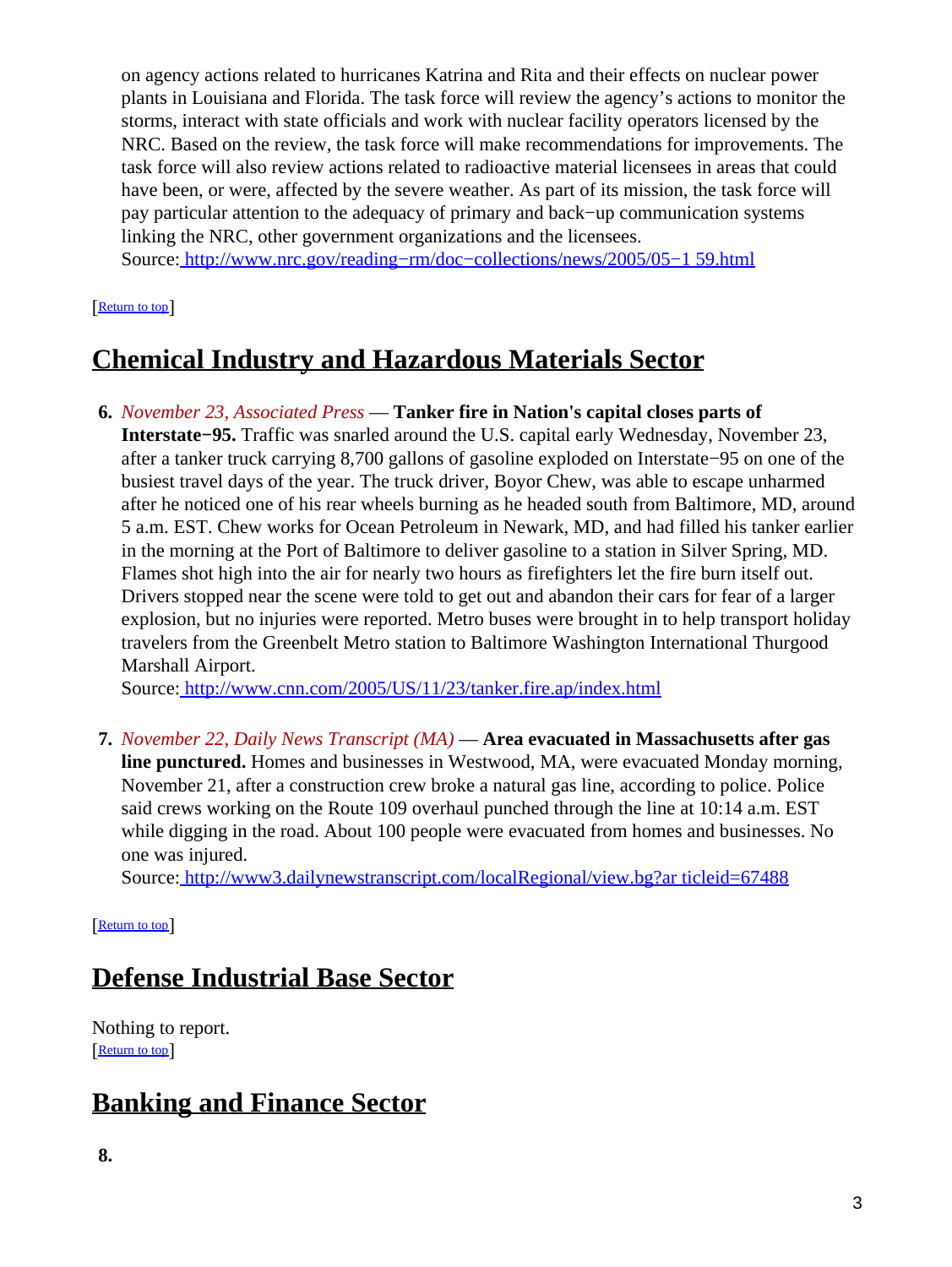#### *November 23, TechWeb News* — **Browser makers band together against phishers.**

Representatives from the most prominent browser makers recently gathered to discuss ways to make it clearer to users which Websites are safe and which are fake. Developers speaking for Internet Explorer, Firefox, Opera, and Konqueror met in Toronto last week to hash over ideas on how their browsers could better identify trusted and suspicious Websites. Additionally, they talked about changes to browser pop−ups that would make it more difficult for scammers to spoof sites or trick users into divulging personal information such as bank or credit card account numbers and passwords. "This should go a long way toward addressing phishing attack issues," said George Staikos, a developer for the open−source Linux/Unix KDE graphical environment. The basic plan would be for all browsers to tint the address bar green when users visit major−brand sites with a "highly−assured" digital certificate. Suspicious sites that might be sources of phishing scams would be indicated by a red address bar. A padlock icon would be also be set in the address bar, where it's more visible, when users are at an SSL−secured page. The move couldn't come too soon, as phishers have already used self−signed certificates to fool users into trusting fraudulent sites.

Source[: http://www.techweb.com/wire/174401623](http://www.techweb.com/wire/174401623)

#### [[Return to top](#page-0-1)]

## <span id="page-3-0"></span>**Transportation and Border Security Sector**

**9.** *November 24, Associated Press* — **Federal investigators conduct interviews into crash.** National Transportation Safety Board (NTSB) investigators interviewed emergency workers, hoping to learn why a commuter train slammed into vehicles at a backed−up intersection, injuring 16 people, officials said Thursday, November 24. The train struck five vehicles and set off a chain reaction during Wednesday's evening rush hour that ultimately involved as many as 15 vehicles, Metra spokesperson Judy Pardonnet said. Pardonnet said Thursday that 13 of the injured were taken to hospitals, and three people remained hospitalized Thursday morning. Pardonnet had said cross gates appeared to be working properly when the train went through the intersection. But witnesses gave conflicting reports Wednesday as to whether the gates were up or down. The train, which left Chicago's Union Station at 4:25 p.m. headed for Antioch, probably was carrying between 400 and 500 passengers when the accident happened, Pardonnet said. Officials did not know how fast the train was traveling, but the speed limit for express trains on that line is 70 mph, Pardonnet said.

Source[: http://www.cnn.com/2005/US/11/24/train.crash.ap/index.html](http://www.cnn.com/2005/US/11/24/train.crash.ap/index.html)

#### **10.** *November 23, News Interactive (Australia)* — **Hundreds of security cards missing at**

**Australian airport.** Hundreds of security cards giving people access to restricted areas at Australia's Sydney Airport are lost or stolen each year, a parliamentary inquiry has heard. Australia's Qantas Airlines security boss Geoff Askew Wednesday, November 23, said thousands of Aviation Security Identification Cards (ASIC) were issued every year to people who worked in restricted areas at Sydney airport, including the airstrip and baggage rooms. But Australia's largest airline could not account for 384 of the cards, handed out by the Department of Transport and Regional Services in the past two years, Askew told the Public Accounts and Audit Committee in Sydney, Australia. Of the cards, which expire in 2006, 24 were indirectly stolen while the "vast majority" had simply been lost, the committee's inquiry was told. Askew said the airline filed a police report once it was aware a card was missing. It then disabled the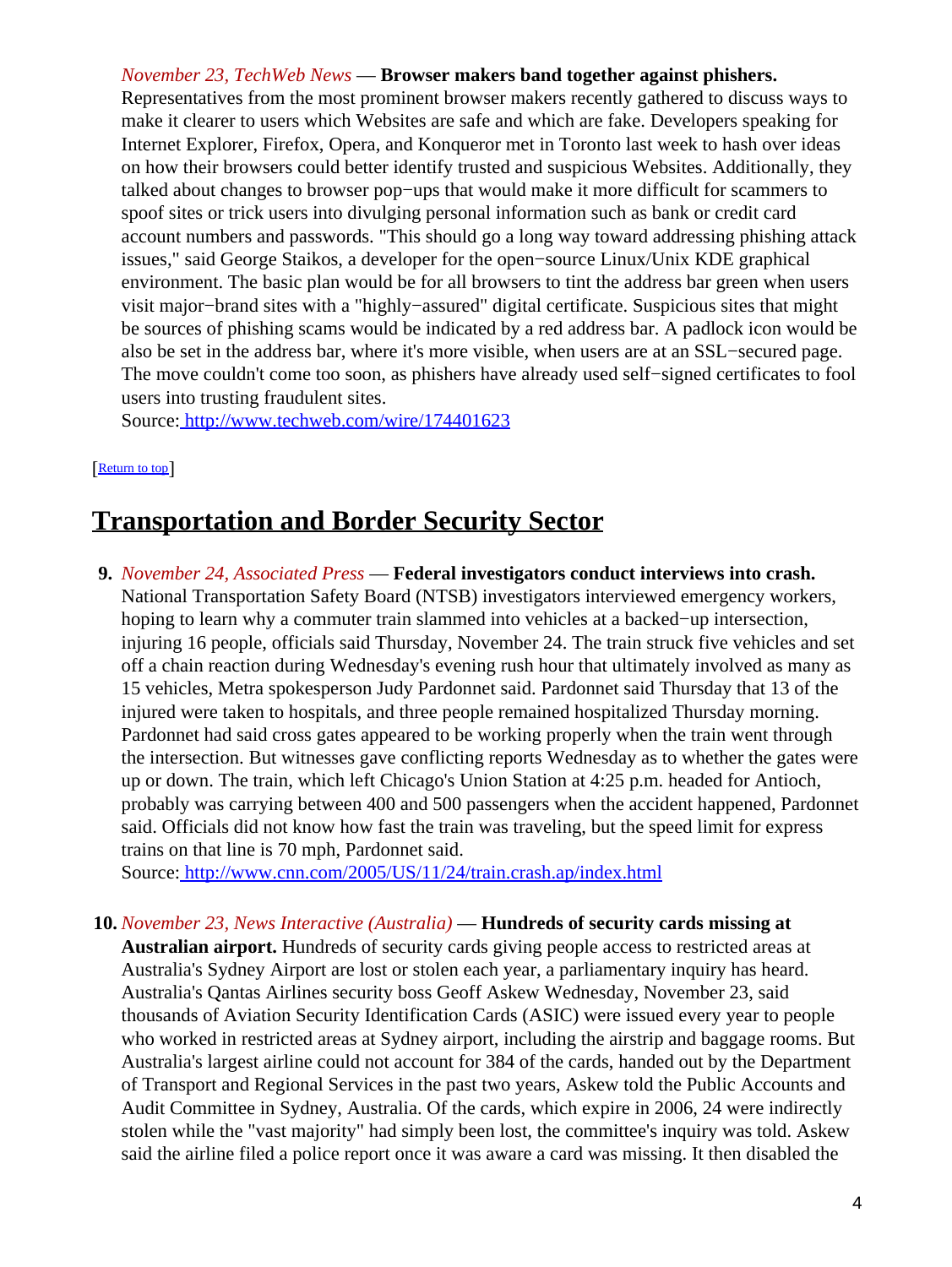card so it could not work in the control access system. But a spokesperson for Sydney Airport later confirmed the card could still be used to get into areas that were manned. Source[: http://www.news.com.au/story/0,10117,17340763−29277,00.html](http://www.news.com.au/story/0,10117,17340763-29277,00.html)

**11.** *November 22, Kodiak Daily Mirror (AK)* — **Rifle goes off at Alaska airport, no injuries.** A rifle went off at the Kodiak Airport in Alaska Friday, November 18, injuring no one, Alaska State Troopers said. A passenger traveling to Kodiak from Fairbanks via Anchorage brought the gun with him on an Era Aviation flight to Kodiak as one of his checked bags. The gun arrived on the island damaged, trooper spokesperson Greg Wilkinson said. Airline employees inspected the gun and took pictures of the damage. As they were putting the gun back in its case, it went off. No one was injured. "The question remains, How did a loaded gun get on the plane? Even in the cargo hold," Wilkinson said. The investigation will proceed with participation from both Alaska Airlines and Era Aviation. In addition to the troopers, the federal Bureau of Alcohol, Tobacco, Firearms and Explosives and the federal Transportation Security Administration are also on the case.

Source[: http://www.kodiakdailymirror.com/?pid=19&id=2327](http://www.kodiakdailymirror.com/?pid=19&id=2327)

- **12.** *November 22, Reuters* — **European Union court: Giving airline data to U.S. illegal.** The European Union's transfer of airline passenger data to the United States −− part of U.S. efforts to fight terrorism −− should be declared illegal, an adviser to the European Union's (EU) highest court said on Tuesday, November 22. Since May, 2004, the EU has shared with U.S. authorities 34 categories of information on airline passengers flying to U.S. destinations, including name, address, all forms of payment information and contact phone numbers. A court statement said: "Neither the [European Union] Council decision approving the agreement nor the [European] Commission decision holding that information be sufficiently protected by the United States have an adequate legal basis." If the European Court of Justice accepts the advice of its adviser, the data−sharing system will be made illegal. The Luxembourg−based court will likely rule next year. It follows the lead of its advisers in most cases. Jarrod Agen, a spokesperson for the U.S. Department of Homeland Security, said the opinion would have no immediate effect on air travel between Europe and the U.S. "Until we see the final judgment, it's impossible to evaluate the impact on the aviation industry or passengers," Agen said. Source[: http://today.reuters.com/news/newsArticle.aspx?type=topNews&](http://today.reuters.com/news/newsArticle.aspx?type=topNews&storyID=2005-11-22T133749Z_01_SIB248488_RTRUKOC_0_US-AIRLINES-EU-COURT.xml&archived=False) [storyID=2005−11−22T133749Z\\_01\\_SIB248488\\_RTRUKOC\\_0\\_US−AIRLINE](http://today.reuters.com/news/newsArticle.aspx?type=topNews&storyID=2005-11-22T133749Z_01_SIB248488_RTRUKOC_0_US-AIRLINES-EU-COURT.xml&archived=False) [S−EU−COURT.xml&archived=False](http://today.reuters.com/news/newsArticle.aspx?type=topNews&storyID=2005-11-22T133749Z_01_SIB248488_RTRUKOC_0_US-AIRLINES-EU-COURT.xml&archived=False)
- **13.** *November 22, Associated Press* — **American Airlines seeks deal with Vietnam Airlines.** American Airlines, the largest U.S. carrier, is asking federal officials to let it and Vietnam Airlines sell seats on each other's flights beginning early next year. American said Monday, November 21, that the so−called code−sharing agreement would begin with Vietnam Airlines putting its two−letter symbol on American flights from the U.S. to Japan and Europe. Those flights would connect to Vietnam Airlines flights to Hanoi and Ho Chi Minh City. The airlines would also sell seats on some of each other's domestic flights, American said. American, a unit of Fort Worth, TX,−based AMR Corp., said it had filed the code−sharing request with the U.S. Department of Transportation. Vietnam Airlines is interested in selling seats on American flights from the U.S. to Tokyo and Osaka in Japan and to Paris and Frankfurt, Germany. Eventually, American intends to sell seats on the Vietnam Airlines flights from Vietnam to Japan and Europe, which would let it sell a single ticket to a traveler going from Hanoi to the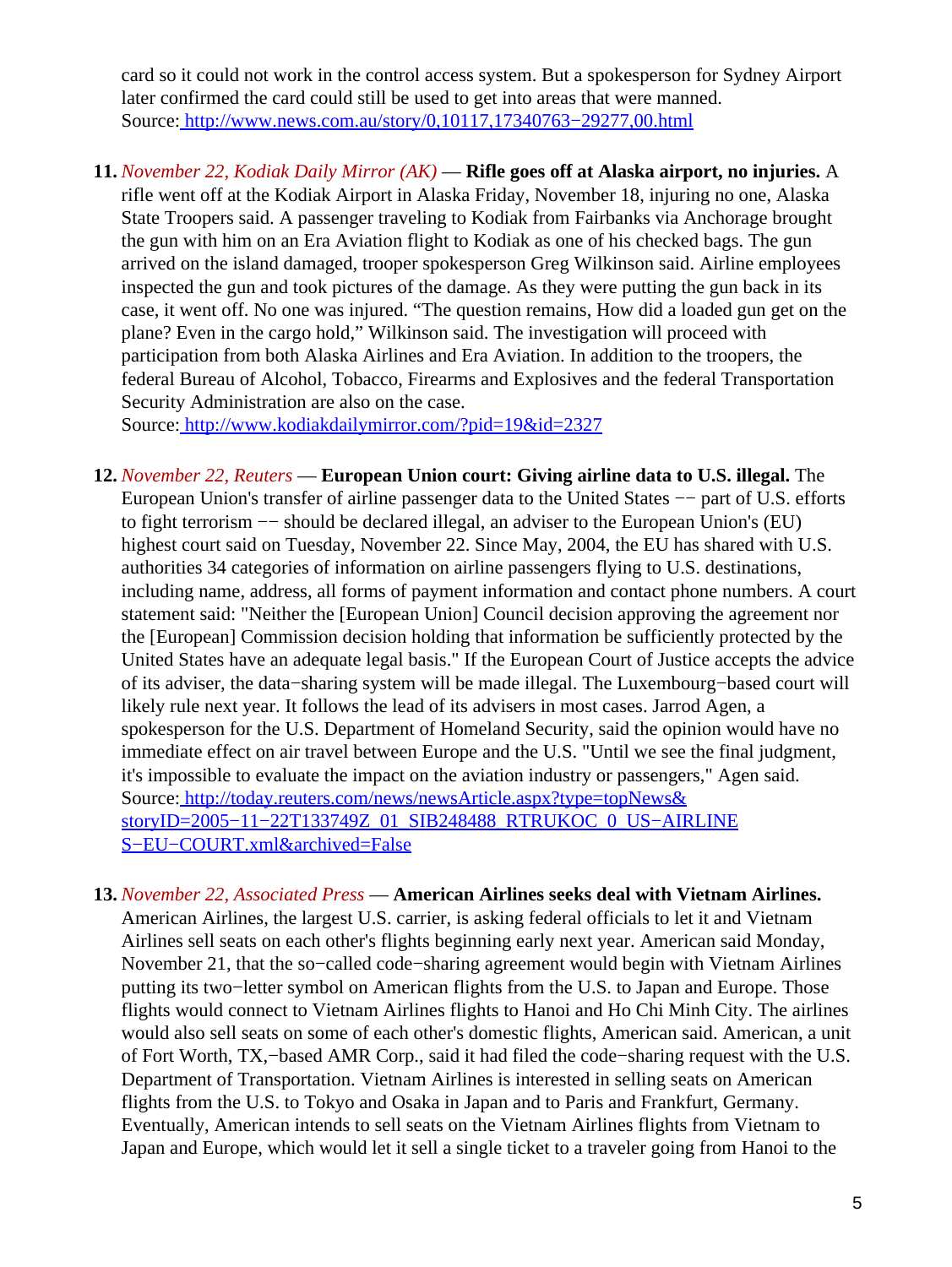U.S. Henry Joyner, American's senior vice president for planning, said Vietnam is among the top Asian destinations and traffic between the U.S. and Vietnam has grown quickly. Source[: http://www.airportbusiness.com/article/article.jsp?id=4344&s iteSection=3](http://www.airportbusiness.com/article/article.jsp?id=4344&siteSection=3)

#### **14.** *November 22, GovExec* — **Former NASA executive to head Department of Homeland**

**Security aviation unit.** Robert Bonner, the outgoing commissioner of the Department of Homeland Security's (DHS) Customs and Border Protection (CBP) bureau, on Monday, November 21, announced that he has selected a permanent leader for the agency's newly created aviation wing, known as CBP Air. Michael Kostelnik will become assistant commissioner for CBP Air, replacing acting assistant commissioner Charles Stallworth, according to a November 21 e−mail message from Bonner to CBP staff. Kostelnik, a former Air Force command pilot who retired as a major general in January 2002, was most recently NASA's deputy associate administrator for the International Space Station and the space shuttle, where he served as the program executive officer for human space flight operational programs. DHS created CBP Air earlier this year in a merger of aviation personnel and assets from the Border Patrol and the former Air and Marine Operations (AMO) office, a legacy Customs unit whose primary mission was to support counternarcotics operations across government. The new organization is focused on border security and gives Border Patrol sector chiefs tactical control of much of the aircraft in CBP's inventory, decisions that have caused considerable angst among personnel formerly with AMO.

Source[: http://www.govexec.com/story\\_page.cfm?articleid=32868&dcn=to daysnews](http://www.govexec.com/story_page.cfm?articleid=32868&dcn=todaysnews)

[[Return to top](#page-0-1)]

## <span id="page-5-0"></span>**Postal and Shipping Sector**

**15.** *November 23, Asahi Shimbun (Japan)* — **Three arrested in postal money order scam.** Tokyo police on Tuesday, November 22, arrested three people who they said cheated post offices out of \$133 thousand by cashing bogus international money orders. A 38−year−old Nigerian man, 47−year−old French woman, and 39−year−old Japanese man were arrested.. Police suspect the trio is part of a U.S. based crime group that produces forged money orders. Police say the suspects used about 190 fake money orders to swindle three post offices in Yokohama on May 16 and 17 of this year. The forgeries are all copies of U.S. Postal Service (USPS) international postal money orders. Each has a face value of \$700, and a company name in English written under "name of sender." The fakes were discovered after being processed by Japan Post's Tokyo Business Center of Postal Savings, where all international money orders are checked after being converted to cash. Center officials discovered the scam after asking USPS to confirm the money orders. In total, post offices in nine prefectures have now fallen victim to the scam, Japan Post said. All the fake international postal money orders discovered in Japan this year were forged USPS ones, according to investigators with the Metropolitan Police Department.

Source[: http://www.asahi.com/english/Herald−asahi/TKY200511230102.ht ml](http://www.asahi.com/english/Herald-asahi/TKY200511230102.html)

**16.** *November 23, Federal Times* — **Union to fight mail processing plant closures .** The American Postal Workers Union (APWU) is gearing up to frustrate U.S. Postal Service plans to consolidate first−class mail processing operations at nine plants, most of them on the East and West coasts. Hundreds of postal workers could be asked to relocate, although no jobs will be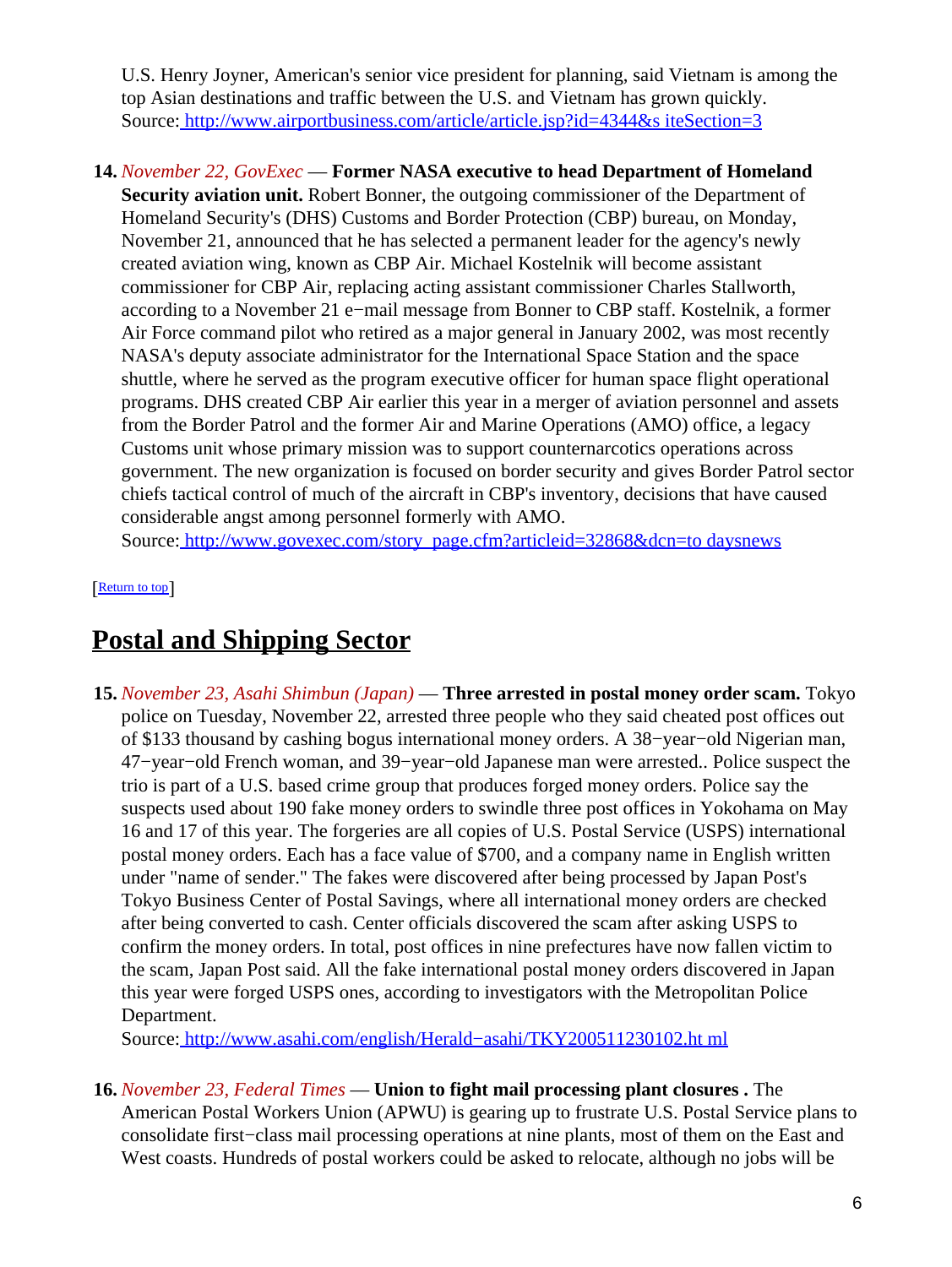eliminated except by attrition. As part of his strategy to head off the consolidation effort, APWU President William Burrus on October 24 provided 17 local APWU presidents a packet of materials that included information about legal and contractual provisions governing consolidations, as well as material designed to help locals engage in a campaign to safeguard the jobs of APWU members. But the effort may already be too late. At least Postal Service management thinks so. "This one is going," Tom Day, Postal Service senior vice president of government relations, told Federal Times. "Over the next six months we will have made all the changes. There is no possibility of frustrating these nine consolidations." "This is being done to improve the efficiency of the overall network," Day said.

Source[: http://federaltimes.com/index2.php?S=1364591](http://federaltimes.com/index2.php?S=1364591)

[[Return to top](#page-0-1)]

## <span id="page-6-0"></span>**Agriculture Sector**

**17.** *November 23, Associated Press* — **Chronic wasting disease found in three deer in**

**Wisconsin.** Three deer killed in a buffer area surrounding the chronic wasting disease zone in Wisconsin have tested positive for the disease, state officials say. The Department of Natural Resources (DNR) said this week that the deer determined to have the fatal brain disease were in the herd reduction zone, which is outside the eradication zone where most of the deer infected with the disease have been found. They included a three−year−old doe shot between state Highway 26 and Lake Koshkonong in Jefferson County, a three−year−old doe shot in Dane County east of Stoughton and a two−year−old doe killed by a bow hunter west of Plain in Sauk County. The DNR said it did not plan to take any immediate action in response to the test results and will wait until getting results from this fall's hunting season before deciding on future actions to stem the spread of the disease. Chronic wasting disease was first confirmed in the state in February 2002. The DNR has tried to control it by reducing the deer population in areas where concentrations of deer with the disease were found. Source[: http://wfrv.com/topstories/local\\_story\\_327080536.html](http://wfrv.com/topstories/local_story_327080536.html)

**18.** *November 23, Stop Soybean Rust News* — **Shelby County, Alabama, positive for soybean rust.** Alabama has reported a positive soybean rust find in Shelby County, just south of Birmingham, AL, as of Sunday, November 13. No state commentary is yet available. Alabama now has 32 counties positive for soybean rust. The U.S. total is 136. Source[: http://www.stopsoybeanrust.com/viewStory.asp?StoryID=638](http://www.stopsoybeanrust.com/viewStory.asp?StoryID=638)

[[Return to top](#page-0-1)]

## <span id="page-6-1"></span>**Food Sector**

**19.** *November 23, Associated Press* — **Food poisoning hits Iowa chamber luncheon.** Officials say 73 people fell ill due to food poisoning last week after a Mason City, IA, Chamber of Commerce luncheon. Most had minor stomach problems, and no one was hospitalized. The Cerro Gordo County health department is investigating. The event was catered by Farmhouse Specialties in Mason City. The caterer, Gail Schurtz, says food samples sent to Iowa City turned up a bacteria in the meat that's the result of the meat being improperly cooled.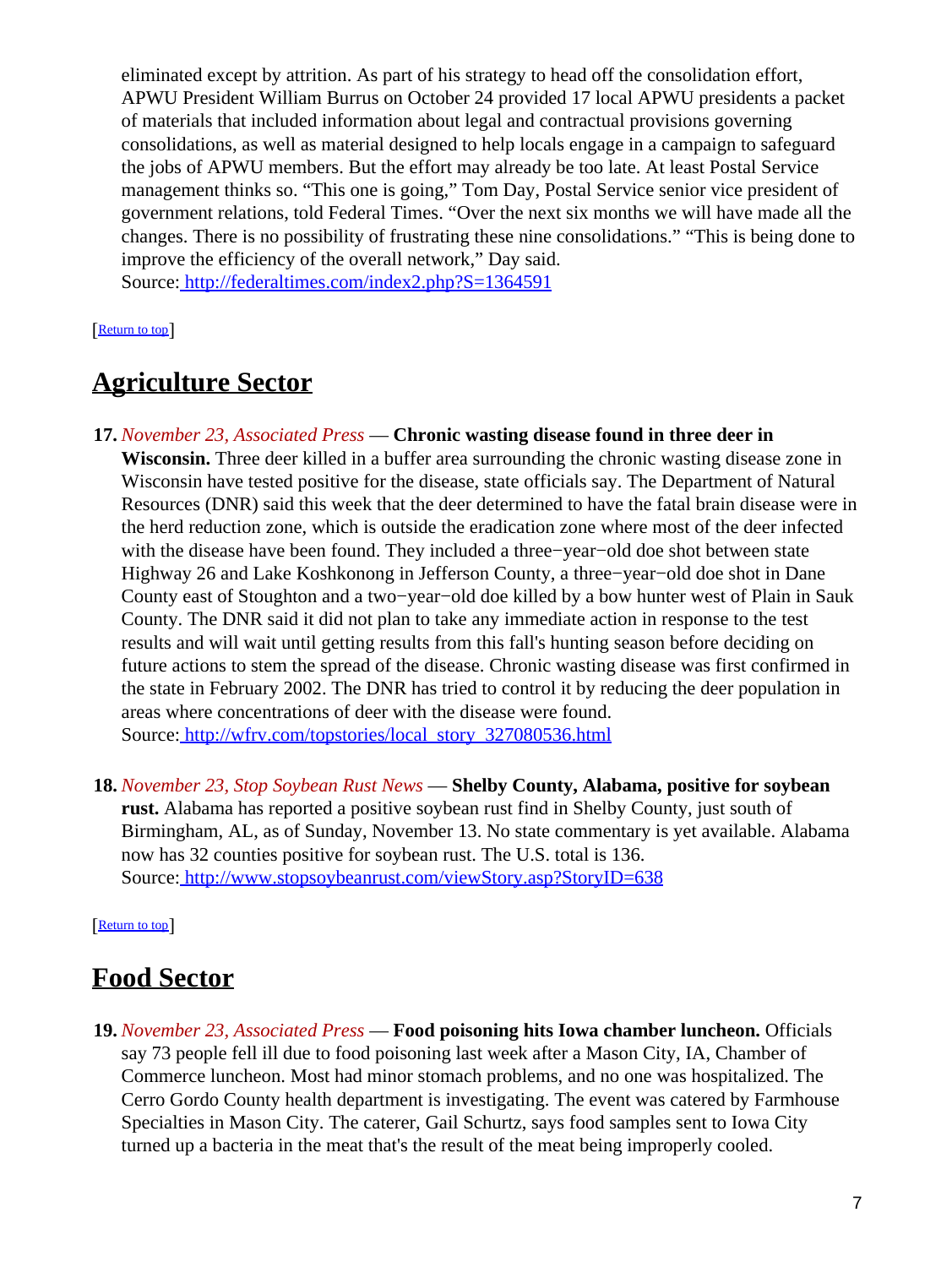Source[: http://www.whotv.com/Global/story.asp?S=4158657&nav=LotJ](http://www.whotv.com/Global/story.asp?S=4158657&nav=LotJ)

**20.** *November 22, Food Safety and Inspection Service* — **Ham and beef products recalled.** Goetz Western Meats, an Everett, WA establishment, is voluntarily recalling approximately 340 pounds of boneless honey cured hams and smoked beef strips that may contain Staphylococcus aureus enterotoxin, the U.S. Department of Agriculture's Food Safety and Inspection Service (FSIS) announced Tuesday, November 22. The hams and beef strips were produced on Wednesday, October 26 and Friday, October 28, 2005. The products were shipped to retail establishments and institutions in the Everett, WA, area. The problem was discovered by FSIS. Common symptoms of ingesting products with Staphylococcus aureus enterotoxin include nausea, vomiting, diarrhea, and abdominal cramping. Source: http://www.fsis.usda.gov/News & Events/Recall 051 2005 Relea se/index.asp

[[Return to top](#page-0-1)]

### <span id="page-7-0"></span>**Water Sector**

**21.** *November 24, Bloomberg* — **Russia prepares for Chinese chemical spill to cross border.** Russia will declare an emergency and cut water supplies in the Khabarovsk region before contamination from a chemical plant explosion on a river in neighboring China flows across the border. "We're testing the Amur River every six hours and we expect the contamination to reach Russia by December at the latest," said Sergei Zimin, a spokesman for the regional government. China's northeastern city of Harbin Wednesday, November 23, cut off water to its 3 million residents to test for contamination after a chemical factory blast on the Songhua River, which flows north into the Amur River, a natural border between the two countries and the main water source for Khabarovsk's 1.4 million people. The explosion occurred on November 13 at a unit of PetroChina Co. about 220 miles upstream from Harbin. China's State Environmental Protection Administration said on its Website Thursday that the chemicals in question included benzene, a colorless flammable hydrocarbon, and aniline, a derivative. Khabarovsk officials are stockpiling drinking water and organizing delivery trucks, Zimin said. The federal government will pay for the water and distribute it for free if the Amur becomes contaminated, according to Kamil Iskhakov, the presidential envoy to the Far East Federal District.

Source[: http://www.bloomberg.com/apps/news?pid=10000080&sid=aR1mBrAu](http://www.bloomberg.com/apps/news?pid=10000080&sid=aR1mBrAuLbq8&refer=asia) [Lbq8&refer=asia](http://www.bloomberg.com/apps/news?pid=10000080&sid=aR1mBrAuLbq8&refer=asia)

**22.** *November 23, Akron Beacon Journal (OH)* — **Bacteria found in rest−area water.** The Ohio Department of Transportation (ODOT) will pay a \$110,400 fine to resolve drinking−water violations at highway rest areas in Portage and Hancock counties. The fine, to be paid to the Ohio Environmental Protection Agency (EPA), stems from total coliform bacteria problems at the eastbound rest stop on Interstate 76 in eastern Portage County and two rest areas on I−75 near Findlay, said EPA spokesperson Dina Pierce. Tests of drinking water at all three rest stops indicated levels of bacteria that could indicate the presence of other pathogens, the EPA said. The bacteria problems at the Portage County rest area include total coliform violations in 2003, 2004 and 2005, Pierce said. In those cases, ODOT also failed to conduct EPA−mandated follow−up testing in the first 24 hours and again the following month, after coliform bacteria was detected, she said. The problems at the I−75 sites in Hancock County go back to 2000, she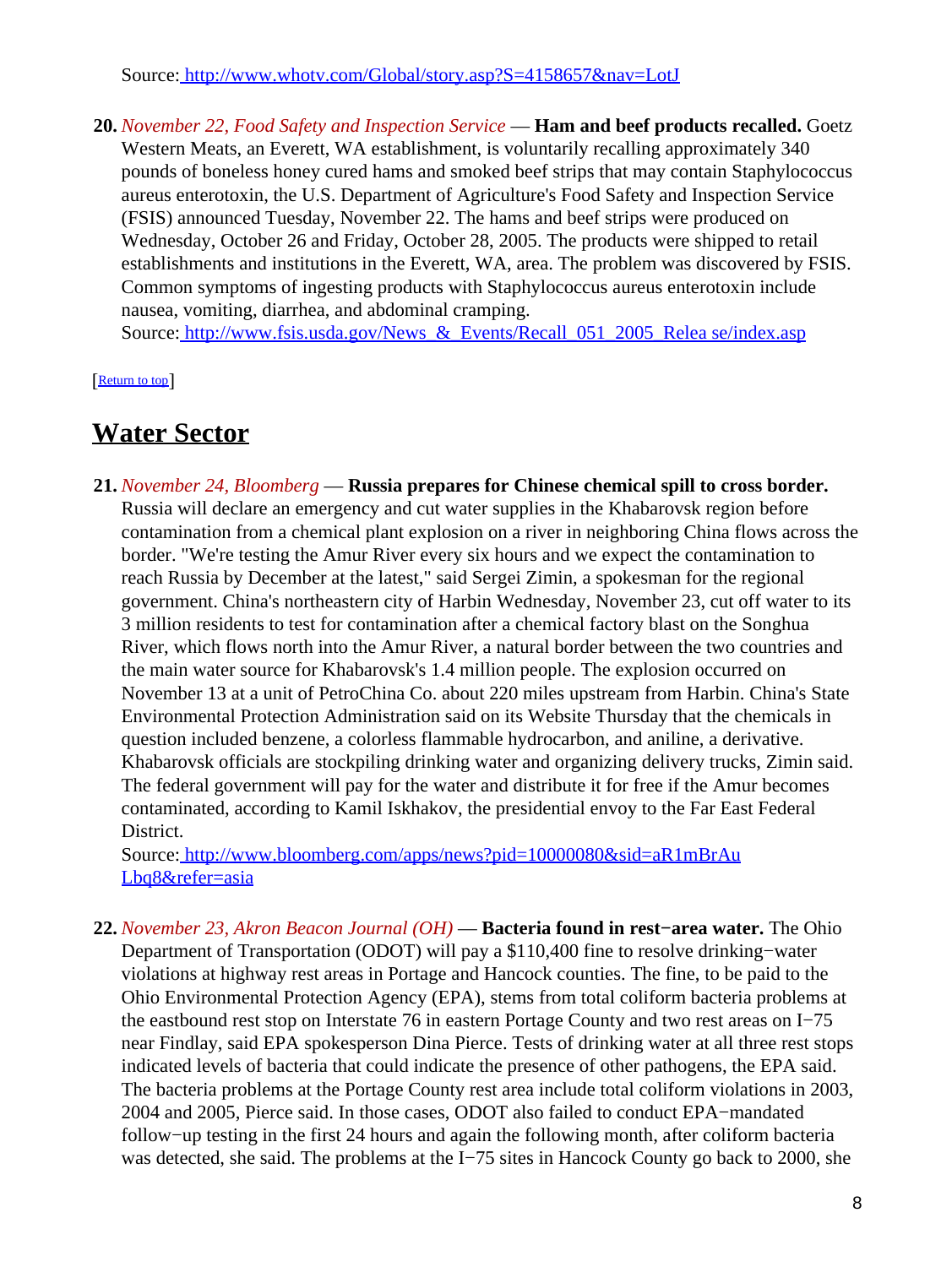said. ODOT will also be required to address drinking−water problems at six other Ohio rest areas. Water supplies at rest areas are subject to specific treatment and monitoring requirements as public water supplies.

Source[: http://www.ohio.com/mld/ohio/news/13240134.htm](http://www.ohio.com/mld/ohio/news/13240134.htm)

**23.** *November 23, Christian Science Monitor* — **In central North Carolina, there's little water anywhere.** All seems ordinary until you breach Woodpecker Ridge and descend to Falls Lake. That's when you can see that the water is almost gone, creating a moonscape with an exposed lake bed. A severe local drought −− one of three in the U.S. right now −− has nearly emptied Falls Lake, the only water supply for North Carolina's capital city. After no rain for too long and water users failure to cut consumption by 15 percent, Raleigh last week started handing out \$1,000 fines −− some of the heaviest in history for a city in the East −− for violating watering restrictions. In Raleigh, seven water−thief detectives rely on tips to investigate illegal taps. In nearby Chatham County, people must limit their showers to four minutes. Officials say they have no choice: Unless there's heavy rain, the lake could be empty by January. The dry spell is affecting a 700,000−square−mile watershed, which supplies water to some 600,000 people. To some, the low water is a precursor to water wars east of the Mississippi. Many fast−growing cities, especially those in the Southeast, are vulnerable to shortages. Add rapid construction, land annexations, and new immigration and, suddenly, a blip in the weather can turn into a drought.

Source[: http://www.csmonitor.com/2005/1123/p02s02−ussc.html](http://www.csmonitor.com/2005/1123/p02s02-ussc.html)

[[Return to top](#page-0-1)]

# <span id="page-8-0"></span>**Public Health Sector**

- **24.** *November 23, Agence France Presse* — **European Union holds Europe−wide flu pandemic exercise.** European Union (EU) health officials were holding a surprise Europe−wide exercise to prepare them for any outbreak of a flu pandemic. "Officials in command centres across Europe are reacting to imaginary emergency scenarios which are evolving as the course of the exercise continues," European Commission spokesperson Philip Tod told journalists. The aim was "to rehearse their decision−making and their coordination at the European level and our communication between ourselves," he added. The two−day exercise involved officials from all 25 EU member states, the European Commission, various agencies, and the World Health Organization but there was no "real−world" mobilization of health services. Source[: http://news.yahoo.com/s/afp/20051123/hl\\_afp/healthflueuexerc](http://news.yahoo.com/s/afp/20051123/hl_afp/healthflueuexercise_051123133023;_ylt=ApBM2WQ9GemULxYwu2nWnZaJOrgF;_ylu=X3oDMTBiMW04NW9mBHNlYwMlJVRPUCUl) [ise\\_051123133023;\\_ylt=ApBM2WQ9GemULxYwu2nWnZaJOrgF;\\_ylu=X3oD](http://news.yahoo.com/s/afp/20051123/hl_afp/healthflueuexercise_051123133023;_ylt=ApBM2WQ9GemULxYwu2nWnZaJOrgF;_ylu=X3oDMTBiMW04NW9mBHNlYwMlJVRPUCUl) [MTBiMW04NW9mBHNlYwMlJVRPUCUl](http://news.yahoo.com/s/afp/20051123/hl_afp/healthflueuexercise_051123133023;_ylt=ApBM2WQ9GemULxYwu2nWnZaJOrgF;_ylu=X3oDMTBiMW04NW9mBHNlYwMlJVRPUCUl)
- **25.** *November 23, CNN* — **China reports second bird flu death.** A second Chinese woman is reported to have died from bird flu in the eastern Anhui province, the third confirmed human case in the country. The 35−year−old female farmer with the surname died Tuesday, November 22, after falling ill on November 11, the Ministry of Health announced Wednesday, November 23. She reportedly had contact with sick and dead poultry. A 24−year−old female poultry worker in Anhui died from the virus on November 10, and a 9−year−old boy who fell ill with the virus last month in Hunan Province is still alive. China's Ministry of Health has reported a fourth human case of bird flu −− the boy's 12−year−old sister, who died on October 17 −− but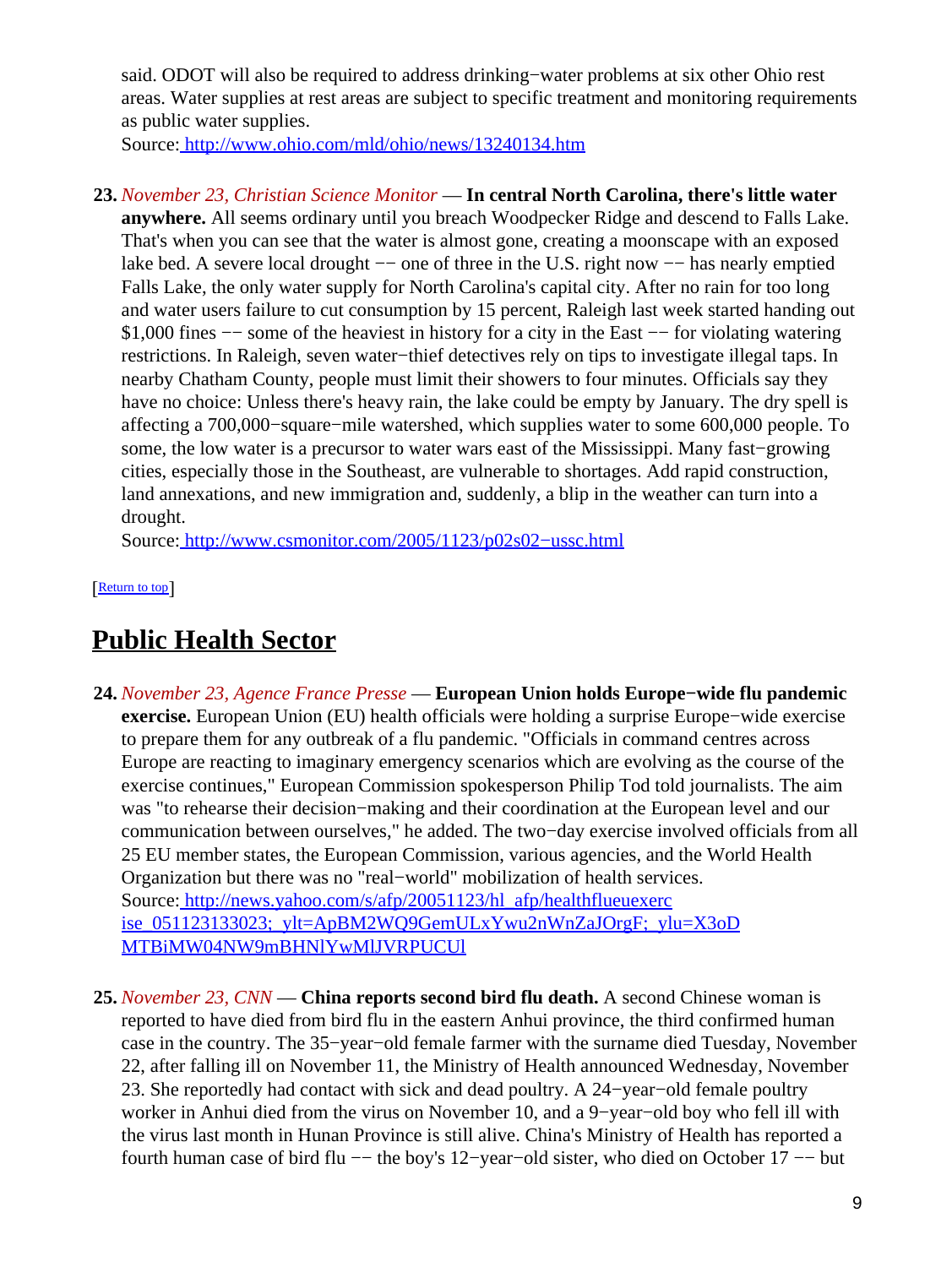the World Health Organization (WHO) said there were no samples to test if she had the virus because she was cremated. According to the WHO, 131 people have been infected with the H5N1 avian flu strain in China, Indonesia, Thailand, Vietnam, and Cambodia. Of those, 67 have died.

Source[: http://www.cnn.com/2005/HEALTH/conditions/11/23/birdflu/](http://www.cnn.com/2005/HEALTH/conditions/11/23/birdflu/)

**26.** *November 22, Seattle & King County Health Department* — **Unvaccinated child may spread measles.** Seattle & King County Health Department in Washington is announcing one confirmed case of measles in a child who acquired the disease abroad. The child with measles visited public areas in King County while contagious, prior to diagnosis, and may have exposed other persons to the disease. Also known as rubeola, measles is a potentially severe disease caused by the measles virus. "We live in a global village where infectious diseases can rapidly spread from distant parts of the globe to our doorstep in a matter of hours," said Dorothy Teeter, Interim Director and Health Officer for Public Health − Seattle & King County. "This instance shows why immunizations are critically important in protecting the health of our community." "If you aren't immune to the measles and were in a location where the person with measles was while contagious, it's important that you contact your health care provider," said Dr. Jeff Duchin, Chief of Public Health's Communicable Disease Section. Measles information[: http://www.cdc.gov/nip/diseases/measles/default.htm](http://www.cdc.gov/nip/diseases/measles/default.htm) Source[: http://www.metrokc.gov/health/news/05112201.htm](http://www.metrokc.gov/health/news/05112201.htm)

#### <span id="page-9-0"></span>**27.** *November 22, 9 News (CO)* — **Colorado's unique preparedness plan includes use of**

**hospital bed surge caches.** Colorado is the first state to have a stash of hospital beds and corresponding supplies clandestinely hidden in various places across the state. These 6,500 beds part of a emergency preparedness plan that's ready for action in the event of the unthinkable. Technically it's called a "hospital bed surge cache," and Colorado now has thirteen of them hidden across the state. Each cache contains 450 adult beds, 50 cribs, several play−pens, and privacy dividers. "Everything in the cache is meant to be self−sustaining," explains Robin Koons, who heads up the state's Hospital Preparedness Program within the Bioterrorism & Emergency Preparedness Section of the Department of Public Health and Environment. One goal of the cache program is to relieve stress on existing hospitals and medical centers in the event of a disaster or trauma. A large emergency could temporarily overwhelm facilities, and these portable hospitals could pick up the overflow. The plan also considers that hospitals are not immune to any type of attack, natural or man−made, and the cache plan is a safety valve for that type of surge in patients as well. Source[: http://www.9news.com/acm\\_news.aspx?OSGNAME=KUSA&IKOBJECTID=b](http://www.9news.com/acm_news.aspx?OSGNAME=KUSA&IKOBJECTID=ba47ebdb-0abe-421a-01b3-dc8b941eddbb&TEMPLATEID=0c76dce6-ac1f-02d8-0047-c589c01ca7bf) [a47ebdb−0abe−421a−01b3−dc8b941eddbb&TEMPLATEID=0c76dce6−ac1f](http://www.9news.com/acm_news.aspx?OSGNAME=KUSA&IKOBJECTID=ba47ebdb-0abe-421a-01b3-dc8b941eddbb&TEMPLATEID=0c76dce6-ac1f-02d8-0047-c589c01ca7bf) [−02d8−0047−c589c01ca7bf](http://www.9news.com/acm_news.aspx?OSGNAME=KUSA&IKOBJECTID=ba47ebdb-0abe-421a-01b3-dc8b941eddbb&TEMPLATEID=0c76dce6-ac1f-02d8-0047-c589c01ca7bf)

**28.** *November 22, University of Iowa College of Public Health* — **Swine workers at increased risk of infection with influenza virus.** People with work exposure to pigs, are at heightened risk of contracting swine influenza, according to researchers in the University of Iowa College of Public Health. The researchers examined farmers, veterinarians, meat processing workers, and a control group of people who had no occupational contact with pigs. They discovered that, of the four groups, farmers were most likely to be seropositive −− that is, to have antibodies in their blood against swine influenza, indicating previous infection with swine influenza virus. Veterinarians also had increased odds of seropositivity. Meat processing workers had elevated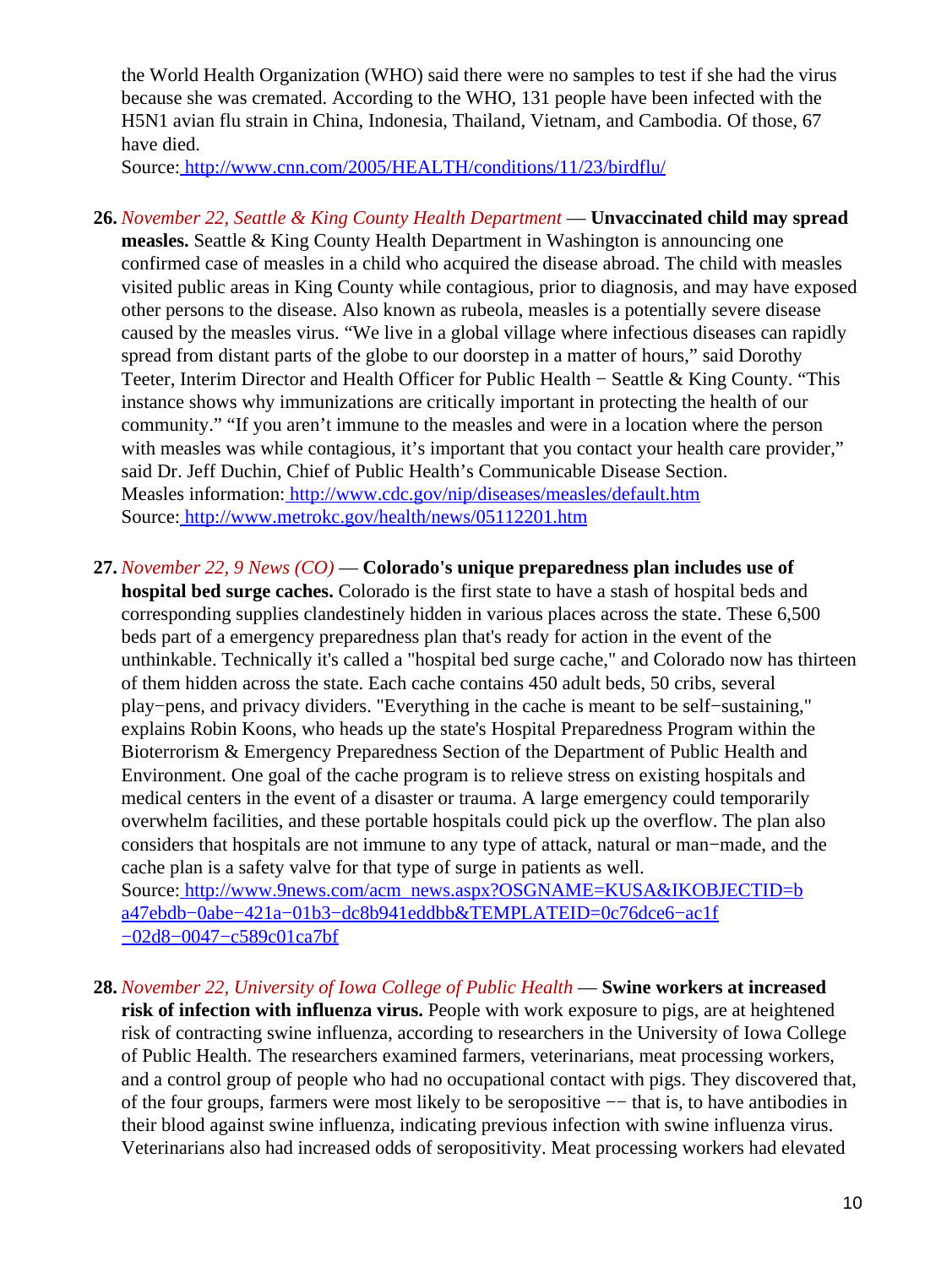antibody levels as well, though the odds were not as high, perhaps due to the workers' limited exposure to live pigs. Pigs' physical makeup allows them to contract and to spread influenza viruses to and from other species, such as humans and birds. Due to their susceptibility to influenza virus infections from other species, pigs may also serve as "mixing vessel hosts" that can produce new influenza virus strains. There is no human vaccine against swine influenza at this point, but increasing surveillance for influenza both the human and the zoonotic forms among swine workers is one key component of helping to prevent a pandemic. Source[: http://www.public−health.uiowa.edu/newsletter/rd.asp?rlsId=2 10](http://www.public-health.uiowa.edu/newsletter/rd.asp?rlsId=210)

**29.** *November 22, United Press International* — **First study of chronic wasting disease on humans.** Binghamton University scientists are conducting the first study to determine if chronic wasting disease (CWD) in deer can infect humans who eat deer meat. Ralph Garruto, professor of biomedical anthropology, is leading the study that monitors the health of a group of people known to have consumed venison infected with CWD. Recently discovered in both wild and captive deer, CWD is similar to mad cow disease in that it concentrates in the spinal cord and brain. Garruto hopes the study will determine if the disease can affect humans in the same way mad cow disease has been shown to cause neurological disease in those who consume infected beef. The study will monitor the health of the participants during a six−year period.

CWD information: [http://www.cwd−info.org/](http://www.cwd-info.org/) Source[: http://www.upi.com/NewsTrack/view.php?StoryID=20051122−05562 9−9824r](http://www.upi.com/NewsTrack/view.php?StoryID=20051122-055629-9824r)

**30.** *November 21, CNet News* — **Grid to take on AIDS.** The World Community Grid, counted among the top 10 supercomputers in the world, will work with the La Jolla, CA, based Scripps Research Institute in designing new therapeutic tools to counter HIV, the fast−mutating virus that causes AIDS, IBM said Monday, November 21. The initiative, dubbed FightAIDS@Home, will draw idle computing power from more than 170,000 computers. "The computational challenges in approaching this problem are the vast number of possible mutations that may occur, and the huge number of possible chemical compounds that might be tested against them," Arthur Olson, of the Scripps Department of Molecular Biology said. "The new World Community Grid project will run millions upon millions of docking computations to evaluate potential interactions between compounds and mutant viral proteins." The nonprofit World Community Grid project, unveiled by IBM last year, already completed the Human Proteome Folding Project. That venture, carried out in collaboration with the Institute of Systems Biology over a one−year period, could produce a database of approximately 120,000 protein structures. The supercomputer at the institute would have taken more than 100 years to complete the same work.

Source[: http://news.com.com/Grid+to+take+on+AIDS/2100−11395\\_3−596500](http://news.com.com/Grid+to+take+on+AIDS/2100-11395_3-5965000.html?tag=nefd.top) [0.html?tag=nefd.top](http://news.com.com/Grid+to+take+on+AIDS/2100-11395_3-5965000.html?tag=nefd.top)

[[Return to top](#page-0-1)]

## <span id="page-10-0"></span>**Government Sector**

**31.** *November 23, Washington Technology* — **Brief offers communications interoperability model.** The loss of life and property during and after Hurricanes Katrina and Rita underscores a big problem facing government: the inability of public safety officials from different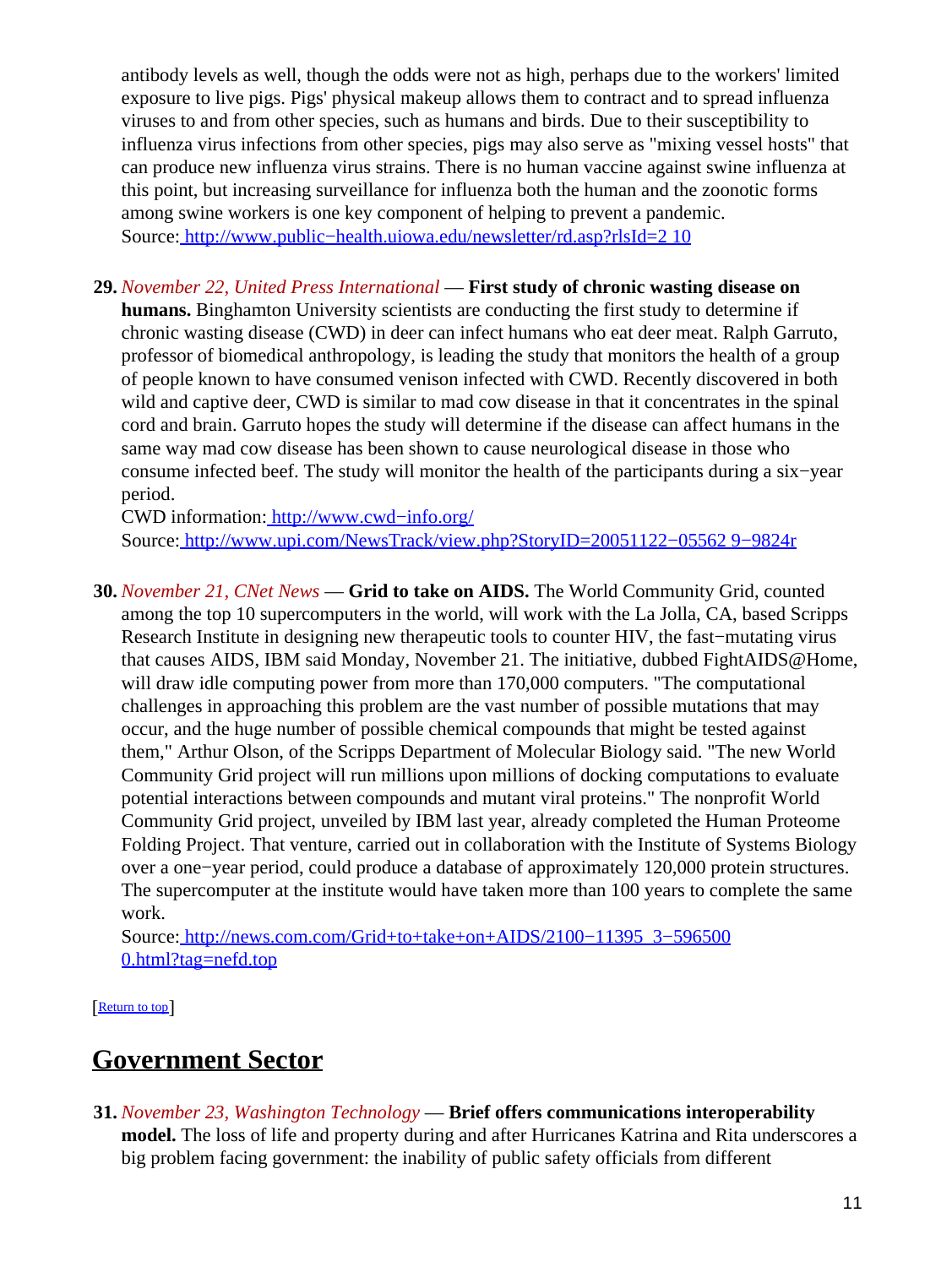government sectors to communicate with one another and coordinate their efforts. A research brief published recently by the National Association of State Chief Information Officers highlights the interoperability problems facing federal, state and local officials, and offers a map toward improved communication. Getting first responders, law enforcement, transportation officials, public health officials, utility workers and public works employees all communicating on the same system is no simple problem, according to the brief. There are technical issues because of limited, fragmented radio spectrum and proprietary technology, the brief stated. There are political concerns, with different agencies competing for funding, inhibiting the partnership required to develop interoperability. Also, there are cultural questions, with agencies reluctant to give up control over their communications systems, according to the brief. To address the interoperability problem, agencies must share decision−making, accountability, business applications and infrastructure. Also, the issue must be addressed as part of a coordinated, multi−jurisdictional plan that involves all stakeholders, the brief stated.

Research brief: [https://www.nascio.org/nascioCommittees/interoperability/Int](https://www.nascio.org/nascioCommittees/interoperability/Interop.%20Gov.%20Research%20Brief%20Final.pdf) [erop.%20Gov.%20Research%20Brief%20Final.pdf](https://www.nascio.org/nascioCommittees/interoperability/Interop.%20Gov.%20Research%20Brief%20Final.pdf) Source[: http://www.washingtontechnology.com/news/1\\_1/homeland/27490− 1.html](http://www.washingtontechnology.com/news/1_1/homeland/27490-1.html)

[[Return to top](#page-0-1)]

### <span id="page-11-0"></span>**Emergency Services Sector**

**32.** *November 23, Topeka Capital−Journal (KS)* — **Software glitch disrupts 911 in Kansas.** The Shawnee County, KS, 911 system was disabled for six hours Tuesday, November 22, because of a software malfunction at the dispatch center. David Laird, of the Shawnee County Consolidated Emergency Communication Center, said the 911 system "locked up" in the communications center at about 2:30 p.m. CST, but "a few of the lines remained up and working, so complete service was not lost. " Don Brown, spokesperson for ATT Kansas, said technicians isolated the problem within the system early Tuesday evening, repaired the damage and gradually increased its function capacity until it was declared restored by 8:22 p.m CST. Emergency calls were routed into switchboards at the Topeka, KS, Police Department while the system was repaired at the Shawnee County Emergency Communication Center. While 911 dispatch was being conducted from the police department, volunteer radio operators from the Kaw Valley Amateur Radio Club staffed fire stations to take reports from anyone who couldn't get through to 911.

Source[: http://cjonline.com/stories/112305/loc\\_911.shtml](http://cjonline.com/stories/112305/loc_911.shtml)

#### **33.** *November 22, GovExec* — **Lawmakers seek more disaster relief contracts for small**

**businesses.** A bipartisan group of House lawmakers introduced legislation this week that would require the Department of Homeland Security to create a database of small, disadvantaged businesses that could help with relief and recovery work after a disaster strikes. The Federal Emergency Management Agency (FEMA) Small Business Database bill (H.R. 4427) would require agencies to consult the database before making contract awards. "The database will categorize these businesses based on their type of work, geographical location and small−business status," said Rep. Bennie Thompson (D−MS), ranking member of the House Homeland Security Committee, in a letter seeking support for the bill. "Registration in this database will provide small businesses with the notice and information necessary to compete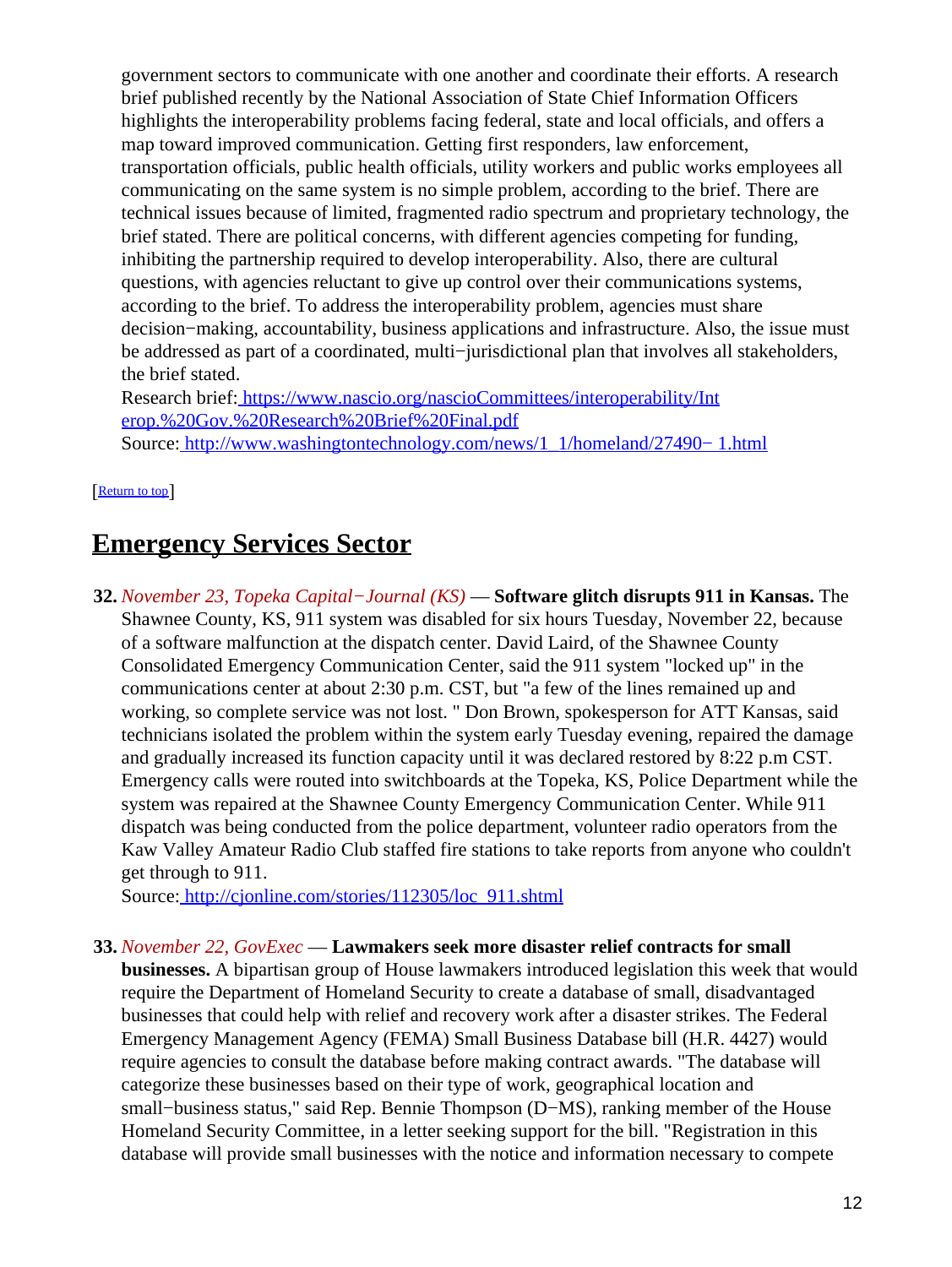for government contracts within their region and thus help to jump−start the local economy after the tragedy of a national disaster or other emergency event." Thompson and several other lawmakers maintain that FEMA has been too slow in contracting with small and disadvantaged businesses since hurricanes Katrina and Rita struck the Gulf Coast. Source[: http://govexec.com/story\\_page.cfm?articleid=32864&dcn=todays news](http://govexec.com/story_page.cfm?articleid=32864&dcn=todaysnews)

### **34.** *November 18, National Institute of Health* — **9/11 Panel makes recommendations for**

**DNA−based identification after mass disasters.** Only days after the September 11, 2001 attacks on the World Trade Center, an advisory panel was formed, known as the Kinship and Data Analysis Panel (KADAP), to develop a process to identify victims using DNA collected at the site of the tragedy. At the time of the September 11 attacks, no infrastructure existed for the rapid identification of large disasters with more than 500 victims. A new information technology infrastructure had to be established to optimize data transfer between the state police and medical examiner's office, as well as to interconnect the databases and analytical tools used by panel members. In an article published November 18 in the journal Science, the panel reports that DNA−based efforts led to the identification of more than one−quarter of those reported missing. The panel also made suggestions on how to improve DNA−based identification efforts in the event of any future mass disasters or terrorist attacks. KADAP members recommend conducting more research to develop more sensitive forensic DNA typing systems; improving software to integrate analytical, database and workflow functions; and designing processes to test and validate novel identification procedures as they are being developed.

KADAP's report in the journal Science:

<http://www.sciencemag.org/cgi/content/full/310/5751/1122> Source[: http://www.nih.gov/news/pr/nov2005/nhgri−17.htm](http://www.nih.gov/news/pr/nov2005/nhgri-17.htm)

#### [[Return to top](#page-0-1)]

## <span id="page-12-0"></span>**Information Technology and Telecommunications Sector**

- **35.** *November 25, Iowa State Daily* — **Students fight IT pros in hacker competition.** Students at Iowa State University competed in the university's second−annual Cyber Defense Competition on Friday, November 18 through Saturday, November 19. During the event, several student teams competed against a group of Internet technology professionals whose job it is to hack into and disrupt each team's network. Thad Gillispie, a graduate student in electrical and computer engineering, said that the students had a chance to see what they really know about network security as well as learn more. It also provides the students with an opportunity to see Internet security from a point of view that is not often represented and helps them start to appreciate Internet services being there when they want them, Gillispie said. Source[: http://www.iowastatedaily.com/media/paper818/news/2005/11/18](http://www.iowastatedaily.com/media/paper818/news/2005/11/18/News/Students.Fight.It.Pros.In.Hacker.Competition-1110048.shtml?norewrite&sourcedomain=www.iowastatedaily.com) [/News/Students.Fight.It.Pros.In.Hacker.Competition−1110048.s](http://www.iowastatedaily.com/media/paper818/news/2005/11/18/News/Students.Fight.It.Pros.In.Hacker.Competition-1110048.shtml?norewrite&sourcedomain=www.iowastatedaily.com) [html?norewrite&sourcedomain=www.iowastatedaily.com](http://www.iowastatedaily.com/media/paper818/news/2005/11/18/News/Students.Fight.It.Pros.In.Hacker.Competition-1110048.shtml?norewrite&sourcedomain=www.iowastatedaily.com)
- **36.** *November 23, Yahoo* — **Bogus e−mails contain new 'Sober' worm.** Austria's equivalent of the Federal Bureau of Investigation said that it is investigating a flurry of bogus e−mails sent in its name to people in Austria, Germany, and Switzerland. The Federal Criminal Investigations Office said the e−mails warn recipients that they are illegally in possession of pirated software,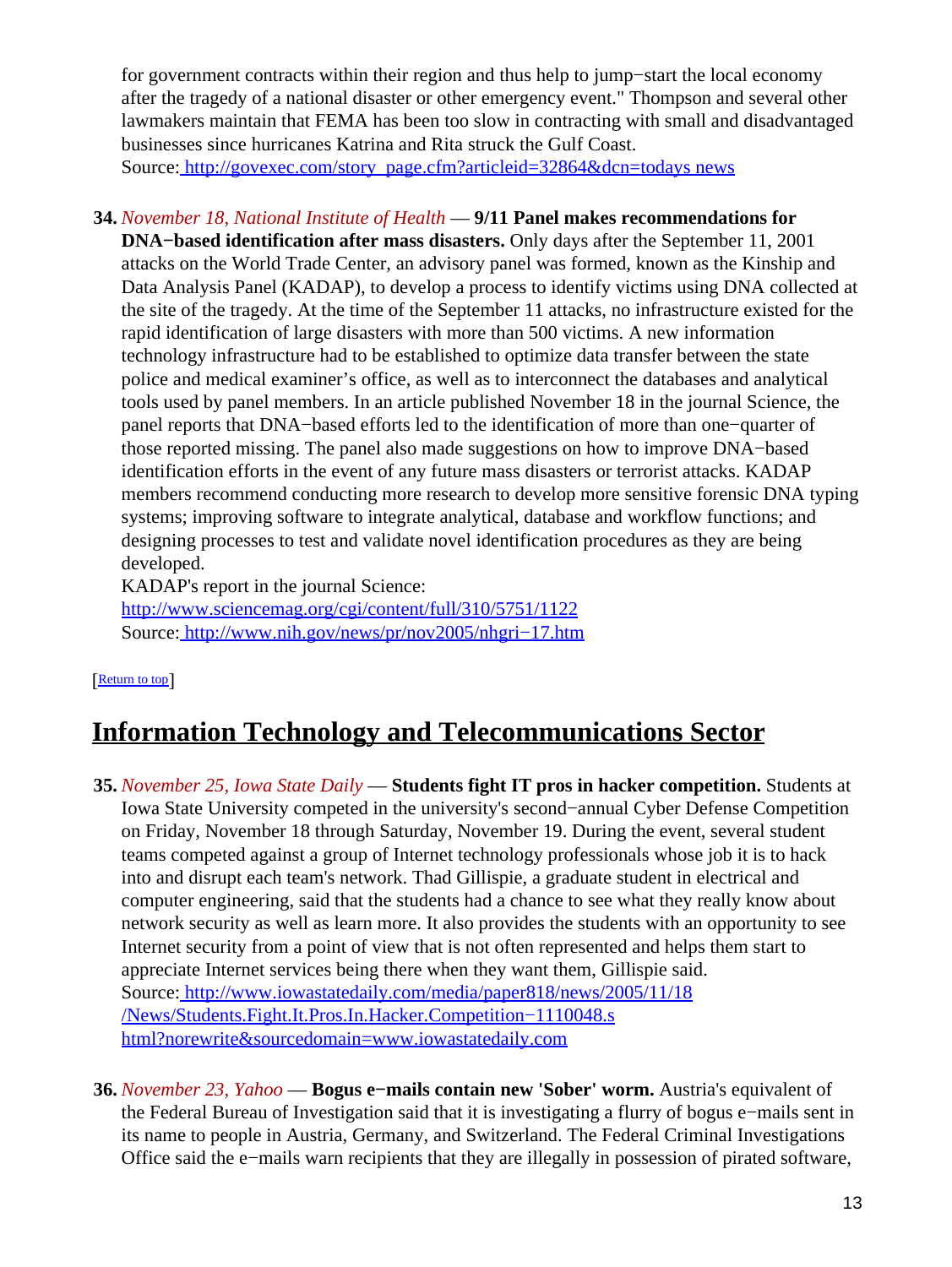and that the messages contain the computer−crippling "Sober" worm. Source[: http://news.yahoo.com/s/ap/20051123/ap\\_on\\_hi\\_te/austria\\_bogu](http://news.yahoo.com/s/ap/20051123/ap_on_hi_te/austria_bogus_e_mails;_ylt=Ag3jMivxpBnWCHf3M8c5PE8jtBAF;_ylu=X3oDMTA5aHJvMDdwBHNlYwN5bmNhdA--) [s\\_e\\_mails;\\_ylt=Ag3jMivxpBnWCHf3M8c5PE8jtBAF;\\_ylu=X3oDMTA5aHJ](http://news.yahoo.com/s/ap/20051123/ap_on_hi_te/austria_bogus_e_mails;_ylt=Ag3jMivxpBnWCHf3M8c5PE8jtBAF;_ylu=X3oDMTA5aHJvMDdwBHNlYwN5bmNhdA--) [vMDdwBHNlYwN5bmNhdA−−](http://news.yahoo.com/s/ap/20051123/ap_on_hi_te/austria_bogus_e_mails;_ylt=Ag3jMivxpBnWCHf3M8c5PE8jtBAF;_ylu=X3oDMTA5aHJvMDdwBHNlYwN5bmNhdA--)

**37.** *November 22, Security Focus* — **Linux Kernel network bridge incorrectly forwarded packets information disclosure vulnerability.** Linux Kernel is susceptible to an information disclosure vulnerability in its network bridging functionality. This issue allows attackers to poison the bridge forwarding table, causing packets to be incorrectly forwarded to the wrong interface. Security Focus is reporting that Kernel version 2.6.11.12 is available to address this issue.

Source[: http://www.securityfocus.com/bid/15536/discuss](http://www.securityfocus.com/bid/15536/discuss)

**38.** *November 17, Zeichner Risk Analytics* — **Study finds telecom consolidation will aid network reliability during disasters.** The current consolidation occurring in the telecommunications industry is a step toward ensuring network reliability following threats to our nation's security, according to a study released by homeland security expert Lee Zeichner. The study, entitled "State Public Utility Commissioners: Homeland Security & National Preparedness Responsibilities," concludes that state public utility commissioners' current review of major telecom mergers must address traditional regulatory issues as well as issues like network reliability and resilience. According to the study, "Telecommunications regulators can affect state and local government response to catastrophic disasters in profound and meaningful ways, directly impacting consumers as well as small to large−sized corporations." The study states that with multiple carriers and multiple networks, there is no comprehensive communications infrastructure map to guide disaster planning and response. "A certain amount of consolidation...is critical to support delivery of essential citizen services in the aftermath of a disaster." The study offers recommendations for state public utility commissioners to emphasize network reliability and resiliency while maximizing traditional regulatory issues. These include the need to consider issues related to communications resiliency during their deliberations and the adverse impact of divestiture requirements on resiliency during merger proceeding. They should also commit to resolving operational impediments. Study[: http://www.zra.com/docs/UC&CR.pdf](http://www.zra.com/docs/UC&CR.pdf) Source[: http://www.zra.com/docs/ZRAPR.pdf](http://www.zra.com/docs/ZRAPR.pdf)

### **Internet Alert Dashboard**

**DHS/US−CERT Watch Synopsis**

<span id="page-13-0"></span>**Over the preceding 24 hours, there has been no cyber activity which constitutes an unusual and significant threat to Homeland Security, National Security, the Internet, or the Nation's critical infrastructures.**

**US−CERT Operations Center Synopsis:** US−CERT is aware of a publicly reported vulnerability in the way Cisco PIX firewalls process legitimate TCP connection attempts. A remote attacker may be able to send spoofed, malformed TCP packets with incorrect checksum values through affected PIX firewalls. Legitimate network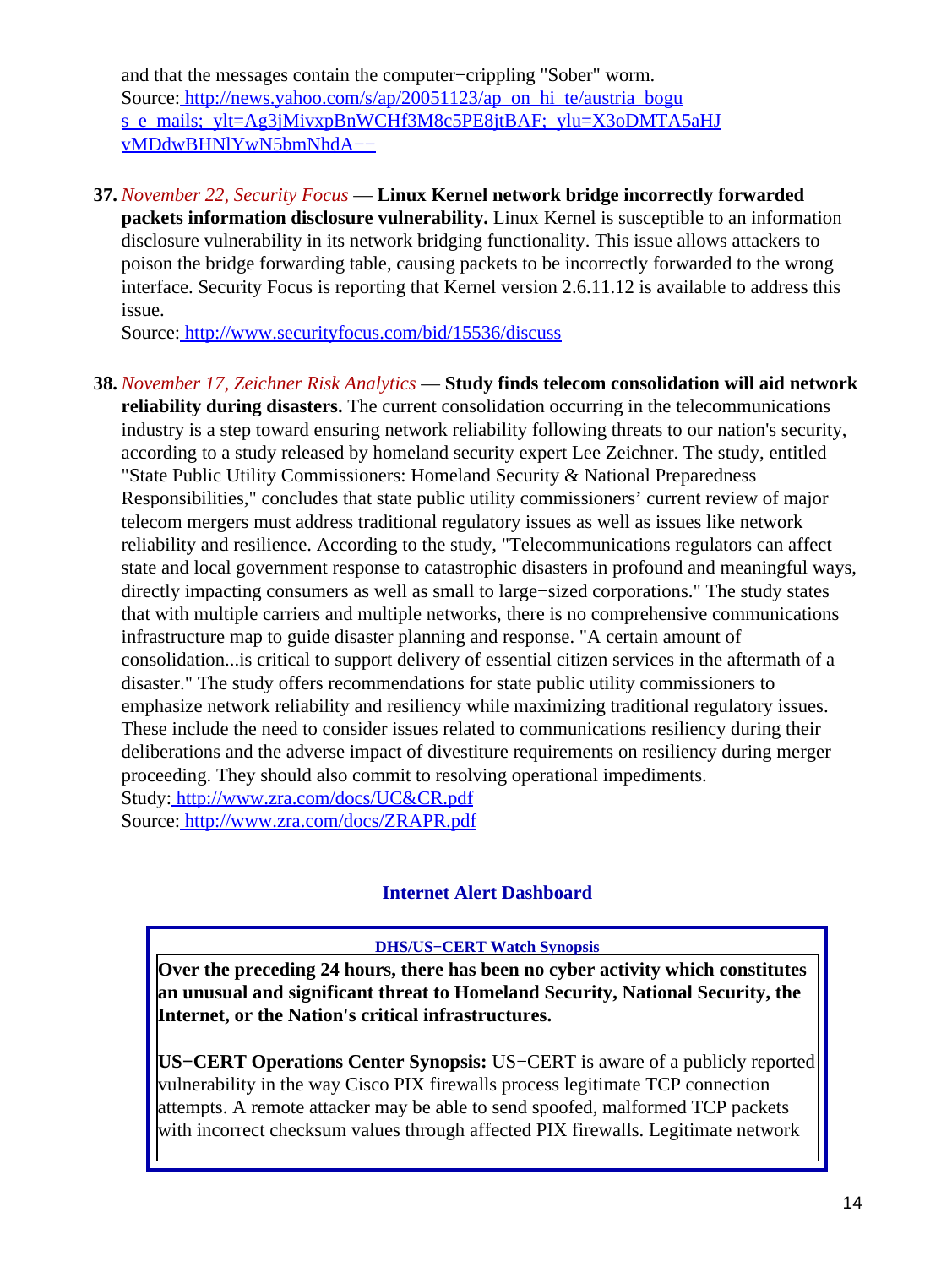traffic to the destination, PIX protected hosts may be blocked until the invalid PIX connection attempt entry times out around two minutes by default. Until a patch or more information becomes available, US−CERT recommends that system administrators who may be affected consider reconfiguring certain connection timers on Cisco PIX systems.Public exploit code for this reported vulnerability may be useful for automating a sustained attack.

For more information please review the following US−CERT Vulnerability Note (VU#853540) "Cisco PIX TCP checksum verification failure report:" <http://www.kb.cert.org/vuls/id/853540>

W32/Sober Revisited: US−CERT is aware of several new variants of the W32/Sober virus that propagate via email. As with many viruses, these variants rely on social engineering to propagate. Specifically, the user must click on a link or open an attached file. A recent variant sends messages that appear to be from the CIA or FBI, while a German version appears to be coming from the Bundeskriminalamt (BKA), the German Federal police service. Additionally, US−CERT strongly encourages users not to follow unknown links, even if sent by a known and trusted source.

US−CERT encourages users to review the FBI alerts public to recent e−mail scheme at URL:<http://www.fbi.gov/pressrel/pressrel05/emailscheme112205.htm>

BKA warnt vor gefälschten E−Mails mit BKA−Absender − Variante des Sober−Wurms[: http://www.bka.de/](http://www.bka.de/<br><br>)

US−CERT strongly encourages users to install anti−virus software, and keep virus signature files up to date.

#### **Current Port Attacks**

| <b>Top 10 Target Ports</b> | $1026$ (win-rpc), 445 (microsoft-ds), 6881 (bittorrent),           |
|----------------------------|--------------------------------------------------------------------|
|                            | 27015 (halflife), 6588 (AnalogX), 6999 (iatp-normalpri), 25        |
|                            | $\text{(smtp)}$ , 135 (epmap), 139 (netbios-ssn), 1025 (win-rpc)   |
|                            | Source: http://isc.incidents.org/top10.html; Internet Storm Center |

To report cyber infrastructure incidents or to request information, please contact US−CERT at [soc@us−cert.gov](mailto:soc@us-cert.gov) or visit their Website: [www.us−cert.gov.](http://www.us-cert.gov/)

Information on IT information sharing and analysis can be found at the IT ISAC (Information Sharing and Analysis Center) Website: [https://www.it−isac.org/.](https://www.it-isac.org/)

[[Return to top](#page-0-1)]

# <span id="page-14-0"></span>**Commercial Facilities/Real Estate, Monument &Icons Sector**

**39.** *November 22, Wisconsin State Journal* — **County bomb squad in Wisconsin handles pipe bomb in parking ramp.** A pipe bomb found and reported to police Tuesday, November 22, in a parking ramp in downtown Madison, WI, was neutralized by a bomb squad. The bomb, which Madison police spokesperson Mike Hanson called an "improvised explosive device," was found in a covered stall on the sixth level, one−half level below the uppermost stalls. Dane County, WI, leases that stall to a business, but Hanson wouldn't say which business. "There was